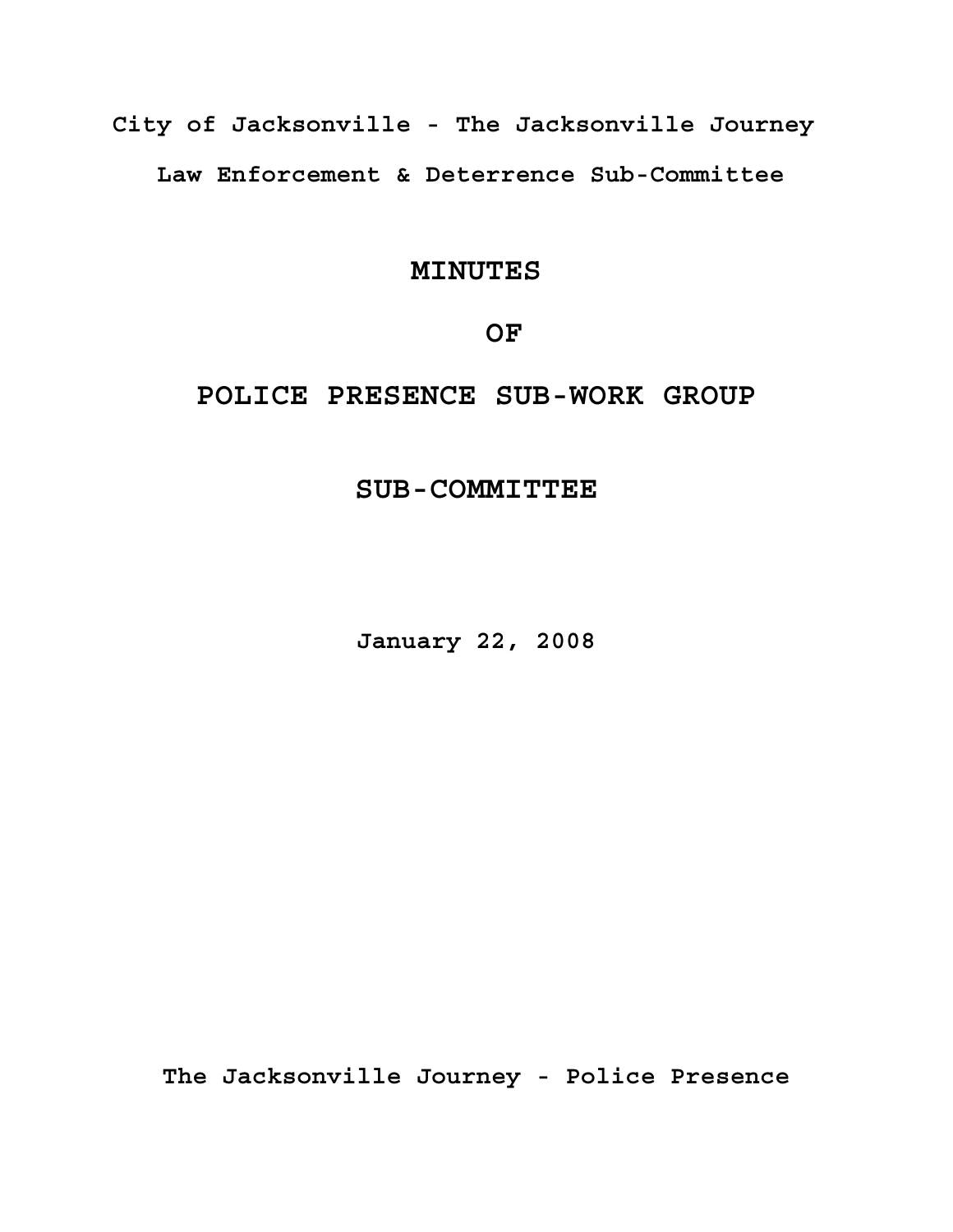**Sub-Workgroup** 

**January 22, 2008** 

**3:30 p.m.** 

**PROCEEDINGS before the Jacksonville Journey Police Presence Sub-Committee taken on Tuesday, January 22, 2008,**  Edward Ball Building, 8<sup>th</sup> Floor - 214 N. **Hogan Street, Jacksonville, Duval County, Florida commencing at approximately 3:30 p.m.**

# **Police Presence Sub-Workgroup**

 **Lanny Russell, Chair Isaiah Rumlin, Member Melissa Nelson, Member Frank Mackesy, Member**

### **APPEARANCES**

**COMMITTEE CHAIRS & MEMBERS:** 

LANNY RUSSELL, Chair ISAIAH RUMLIN, Member MELISSA NELSON, Member FRANK MACKESY, Member

### **EXCUSED ABSENT:**

ISAIAH RUMLIN, Member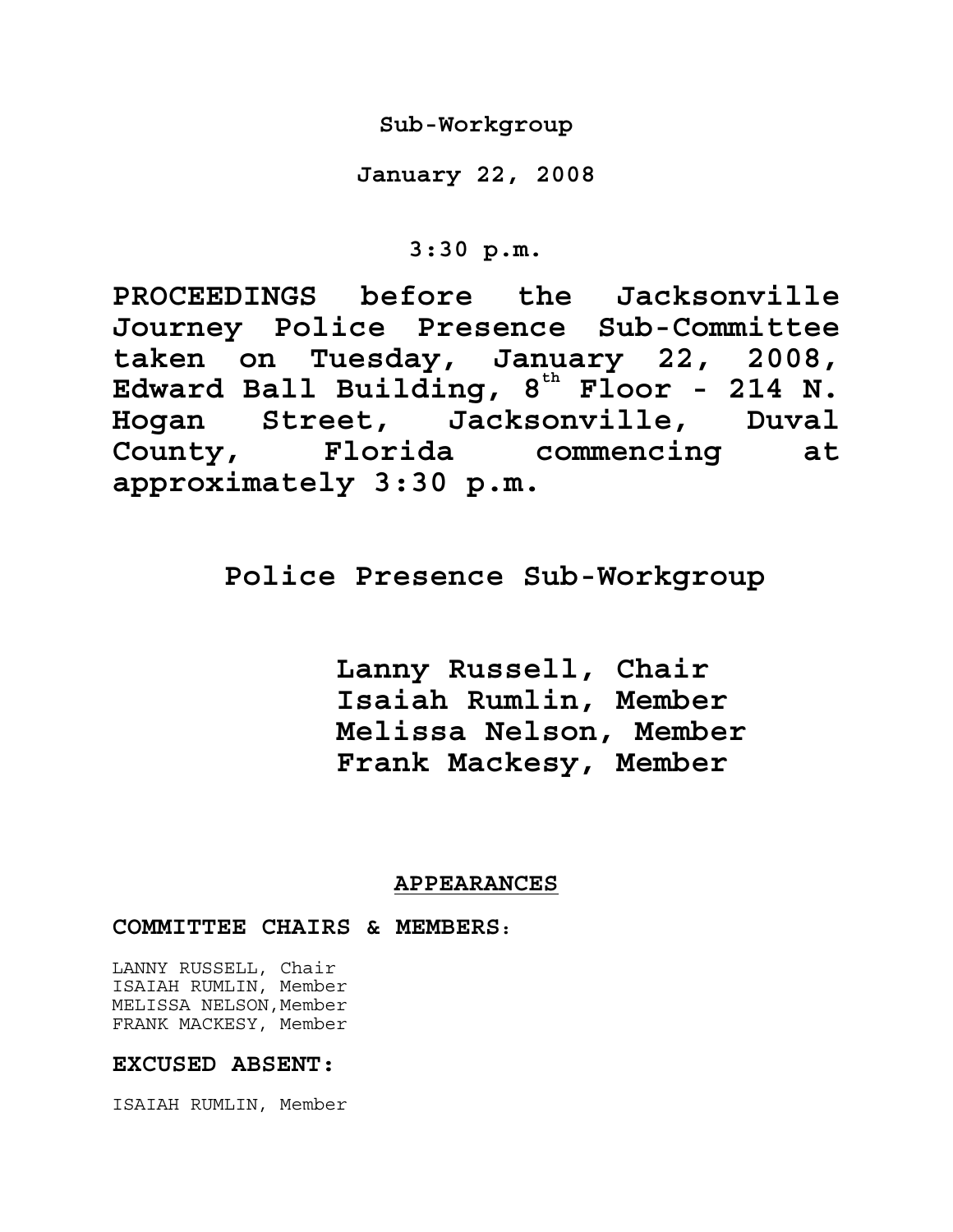#### **PROFESSIONAL STAFF:**

PAM MARKHAM, City Inspector General

#### **STAFF:**

MISTY SKIPPER JILL JONES

### **OTHERS PRESENT:**

Megan Harper, Smith, Hulsey & Busey Phil Fritz, Florida Times Union

### **PROCEEDINGS**

January 22, 2008

Increasing Police Presence

**Call to Order and Comments.** Chairman Russell called the meeting to order at approximately 3:45 p.m.

**Purpose of Meeting:** Discuss the Mayors crime initiate - The Jacksonville Journey - Take a Step - Increasing Police Presence Sub-Committee.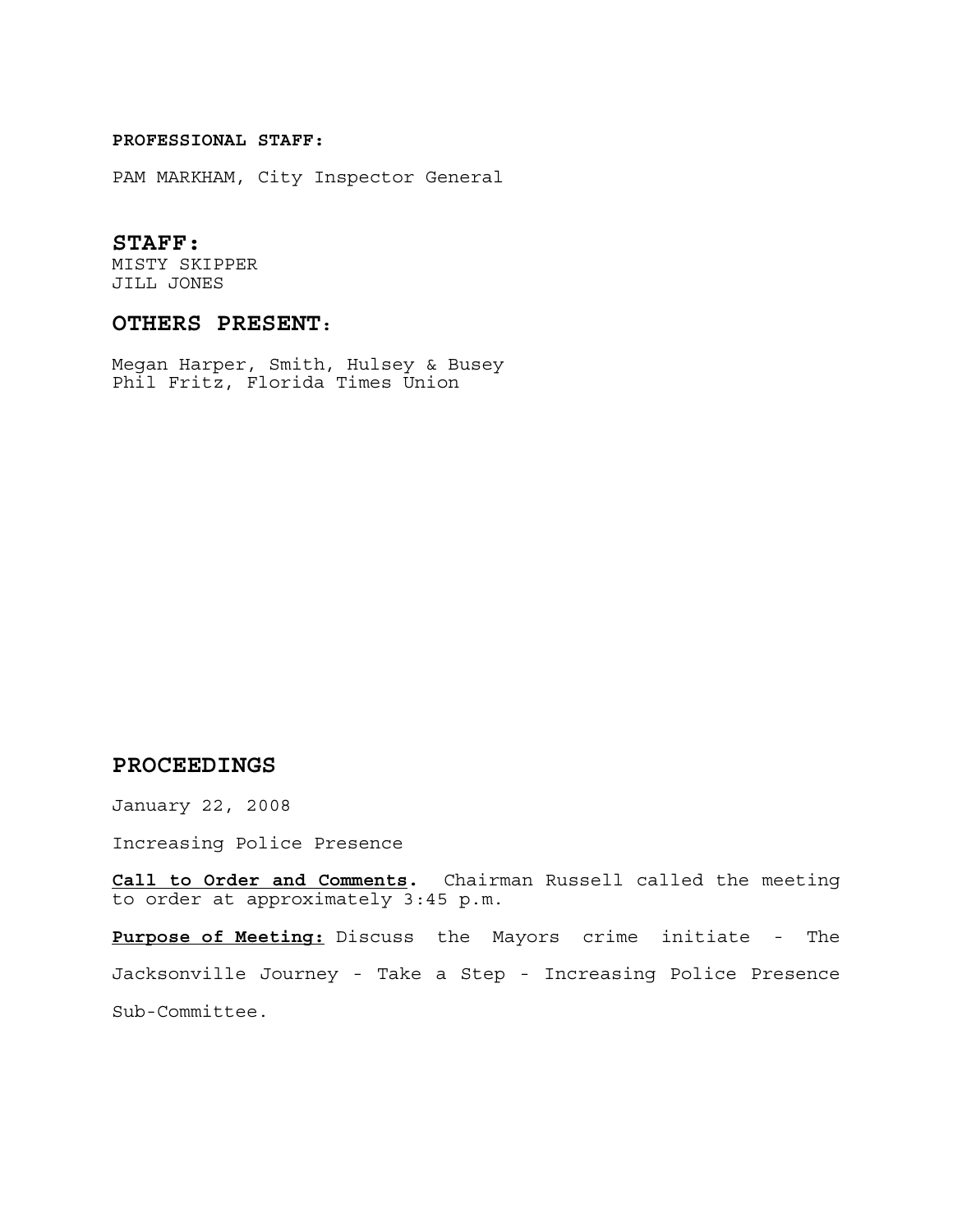Chairman Russell welcomed the group and asked the group to go around the table for introductions. Following the Introductions Chairman Russell reminded the committee of the Sunshine Law. Chairman Russell began by explaining this sub-committee has two component parts. The first is to determine the need for more police presence and the second is ideas/suggestions regarding utilization of presently employed police officers. Member Mackesy explained as it relates to the issue of determining the need for more police presence that the City has already employed the services of an outside consultant from California to analyze and compare our current police presence and needs with other similar counties. Member Mackesy went more in-depth by explaining this was a 400 page scientific approach breaking down specific policing functions in comparison with other agencies. Chairman Russell then asked how we take advantage of the work that has already been done to make this sub-committee effective in working out the primary goal. Member Mackesy indicated the Sheriff's office and the Mayor s office had already been meeting and reaching decisions based off the utilization of the study and he was unsure as to what more this sub-committee could truly add until the decisions had been reached and then perhaps this subcommittee could review the same for validation purposes. Following are some questions regarding the Matrix (Study):

Q: Does the Matrix conclude how many additional police officers are needed? **Yes, 40% patrol time should be pro-active law enforcement i.e. stopping cars, checking out suspects, etc;**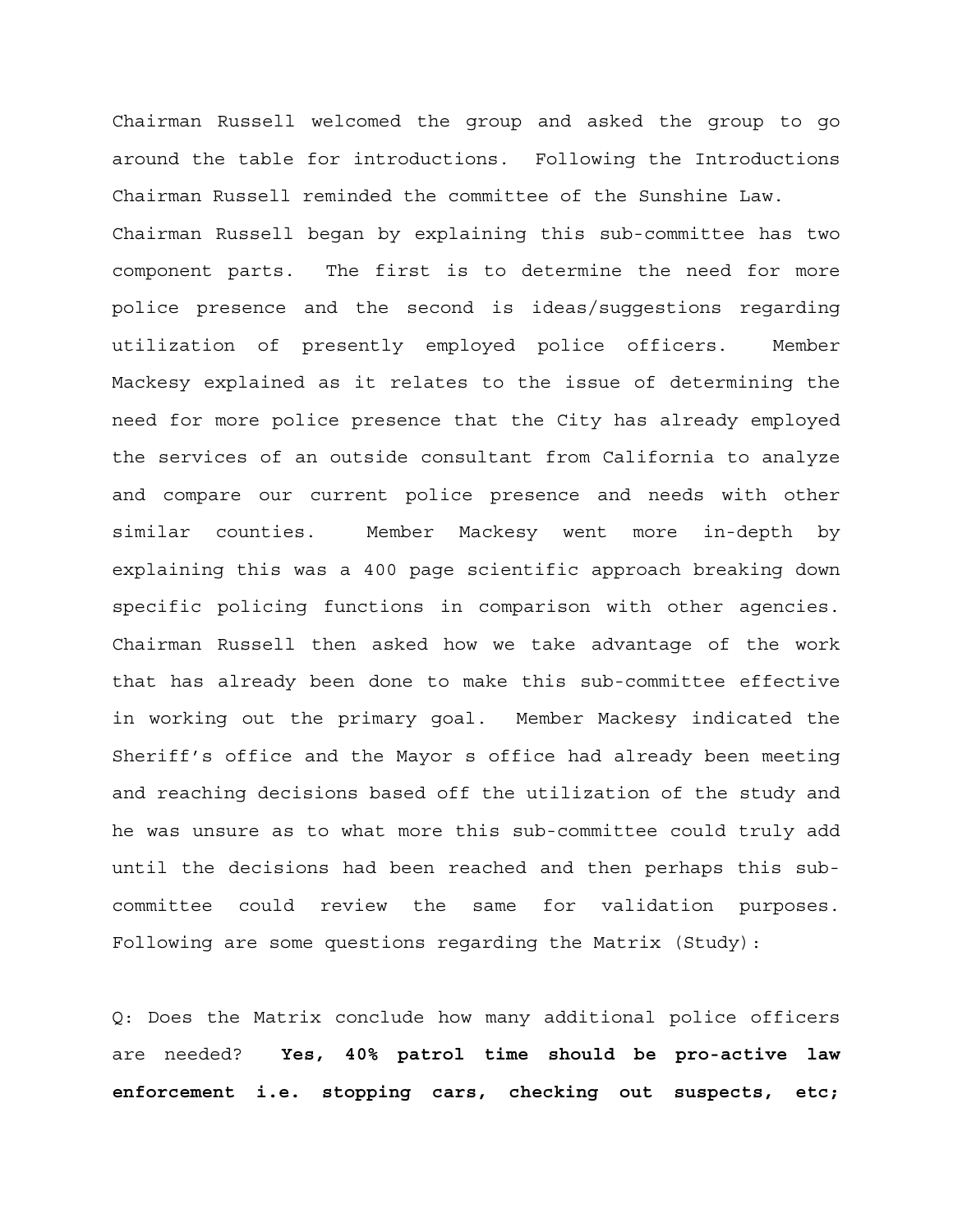**however, at this time there is not enough pro-active police time. With this study it has been determined we would need twenty-one (21) additional police officers to get to 40% pro-active policing and an additional 40 CSO s. The 40 CSO s are what is referred to as a forced multiplier which are non-sworn in civilian employees that would take over tasks that did not require a sworn in police officer such as traffic reports and non-violent crimes. With additional CSO's, it would free up sworn police officers and would thus result in greater police presence.** 

Q: Chairman Russell then asked if 40 CSO s and 21 sworn police officers would get them to the 40% proactive police presence? **Mackesy then indicated that the Sheriff wanted to get to 45% proactive policing rather than 40% since the City is leading the State in murders and traffic homicides. This would require 69 sworn police officers and 40 CO s. As an explanation Mackesy referenced 1 to 1.35 meaning 1 CSO saves 1.35 police officers.**  Q: Chairman Russell then asked what else do we need to look at beyond the Matrix report? **Mackesy answered that 40 to 50% of the officers time (bench time) is proactive policing the rest of the time they are doing other necessary police work i.e. handling calls, paper work, etc. Without pro-activity time they cannot do community policing. Again it was reiterated that the goal was** 

**45% pro-active policing time.** 

Q: What about more effective use of technology such as comstat? **Technology validates crime it does not prevent crime which causes the police officers to be reactive rather than proactive.** Q: Should our goal be more than 45%? **Lets see how we do 45%.**